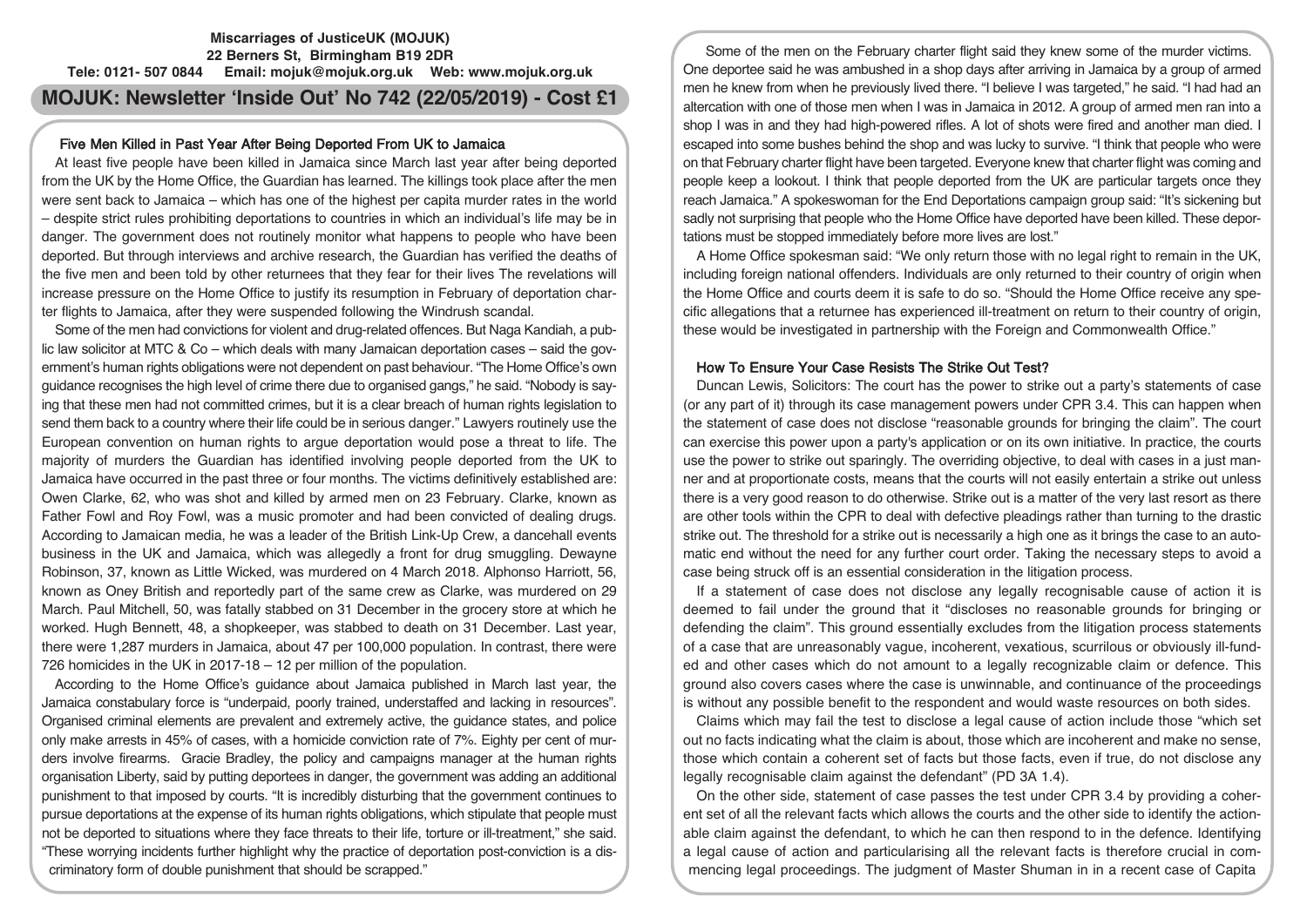Pension Trustees Ltd & Anor v Sedgwick Financial Services Ltd & Ors[2019] EWHC 314 (Ch) emphasises the importance of a clear and concise statements of case: -"18. The purpose of a pleading or statement of case is to inform the other party what the case is that is being brought against him. It is necessary that the other party understands the case which is being brought against him so that he may plead to it in response, disclose those of his documents which are relevant to that case and prepare witness statements which support his defence. If the case which is brought against him is vague or incoherent he will not, or may not, be able to do any of those things. Time and costs will, or may, be wasted if the defendant seeks to respond to a vague and incoherent case. It is also necessary for the Court to understand the case which is brought so that it may fairly and expeditiously decide the case and in a manner which saves unnecessary expense. For these reasons it is necessary that a party's pleaded case is a concise and clear statement of the facts on which he relies; …"

Litigants in person might easily fall into a trap of filing deficient pleadings. However, this can be addressed at the very early phase of litigation when the claim form is filed at court. As mentioned earlier, the power to strike out a case can be exercised by Judges acting on their own initiative at any stage of litigation including the day of trial and when filing a claim form at court. Therefore, when the court officers cannot discern any reasonable legal cause of action from the filed claim form, they refer the case to a judge for further consideration. The logic behind this is to dispose of cases with no legal cause of action as early as possible to save both parties from incurring unnecessary expenses as well as the courts' time when dealing with cases that are bound to fail from the outset. The notes to the White Book 2018, at paragraph 3.4.2 however reiterate that a claim should not be struck out unless the court is certain that it is bound to fail.

Therefore, where a statement of case is found to be defective, the court should consider whether that defect might be cured by amendment and, if it might be, the court should refrain from striking it out without first giving the party concerned an opportunity to amend it (Soo Kim v Young 2011 EWHC 1781 QB).

The deficiency in the claim form will be most likely raised by the court or pointed out by the Defendant in which case, the Claimant ought to make the necessary amendments to ensure that he has a valid and actionable claim. If the claim form is issued without any orders from the court with regards to a possible amendment, and it is the Defendant who raises the deficiency in the pleadings, it is worth considering whether the amendment is necessary and discuss this with the opposing party. The Claimant needs to be made aware that if an amendment application is made, then he will most likely bear the costs of such application. If the Claimant is adamant that the statements of case are clearly addressing what the case is about and it is the Defendant who insists on having the claim struck out for lack of clarity, the appropriate course of action would be for the Defendant to make a strike out application under CPR 3.4, and bear the costs if such application fails.

However, what is most likely to happen in this scenario if both parties remain silent on the issue of amendment until trial? In Donovan & Anor v Grainmarket Asset Management LLP [2019] EWHC 1023 (QB) Martin Griffiths QC, sitting as a High Court judge, disallowed a late application to amend by the Claimant because it was made shortly before trial and the judge found that the amendment application could have been made much earlier. The relevant balancing factors that the judge considered included history of amendment with an explanation for its lateness, the clarity of the proposed amendment, the prejudice to the resisting parties if the amendments are allowed, from considering whether the opposing party is being 'mucked around' to the disruption of and additional pressure on their lawyers in the run-up to trial, and the duplication of cost

and effort and whether allowing the amendments would necessitate the adjournment of the trial. It was pointed out that "if that prejudice has come about by the amending party's own conduct, then it is a much less important element of the balancing exercise".

The Donovan & Anor case provides valuable guidance on considering amendment applications indicating that such applications need to be made as early as possible to give the opposing party enough time to respond to the amended case. It is evident from case law that the courts enter careful deliberations when presented with strike out applications given their frustrating effects with an adverse costs order. Strike out decisions at trial are very rare and hence likely to be appealed leaving both parties having to incur further costs and requiring the courts to spend more time on a case that could have been ended in the usual way but for a hasty strike out decision, which clearly goes against the overriding objective. Each case depends on its own merits however it is always prudent to consider an amendment application if the claim form was filed without legal assistance. It is therefore important for litigants in person considering issuing claims in Court to ensure that their claim will not be susceptible to a strike out. Obtaining legal advice before hand is very crucial.

#### Joseph Mccann Hearing Held in Jail After Rape Suspect Refuses To Leave

Guardian: A judge has visited the alleged serial sex attacker Joseph McCann to conduct a hearing in prison after he refused to attend court to face a string of charges including allegations he tied up a mother and sexually abused her children. The 34-year-old is charged with 21 offences against eight alleged victims, aged between 11 and 71, across five police force areas over a two-week period between 21 April and 5 May. He is alleged to have kidnapped some of his alleged victims, three of whom are under 18, before sexually abusing them. During one alleged incident, McCann is said to have tied a woman up in her own home and committed sexual offences, including rape, against her 17-year-old daughter and son, 11.

Chief magistrateEmmaArbuthnot authorised the use of force to bring him before her after he refused to leave the cells at Westminster magistrates court on Wednesday. But in what is believed to be an unprecedented move, she convened a private hearing inside Belmarsh prison on Thursday. In an update to reporters in a makeshift courtroom at a nearby conference centre after walking into the jail an hour and 20 minutes earlier, Arbuthnot said the "shortish hearing" had been held in the prison's healthcare wing. She said McCann "turned his back on the court to begin with" and claimed the "officers stitched me up" before she remanded him in custody until a hearing at the Old Bailey on 23 May.

The hearing was told McCann, from Aylesbury, Buckinghamshire, was aware of the charges against him. They are eight counts of rape; four counts of kidnap; two counts of false imprisonment; two counts of engaging in non-penetrative sexual activity; two counts of sexual assault by penetration; one count of inciting a boy under the age of 13 to engage in sexual activity; one count of engaging in non-penetrative sexual activity with a girl aged 13 to 15; and one count of assault occasioning actual bodily harm. McCann was arrested near Congleton, Cheshire in the early hours of Monday morning, just over two weeks after he is alleged to have abducted a woman in her 20s in Watford before raping her in her home. Two other women, who are in their 20s, were allegedly separately snatched off the street in Chingford and Edgware, London, on 25 April before being raped in a car.

A string of other alleged offences are said to have occurred in Lancashire and Greater Manchester on 5 May, including the rape of a 71-year-old woman and the sexual assault of a 13-year-old girl. McCann is yet to enter pleas to any of the charges. The judge, plus lawyers, journalists, police officers and court staff, took taxis to Belmarsh, 15 miles away from Westminster magistrates court. The court crest was brought in a carrier bag.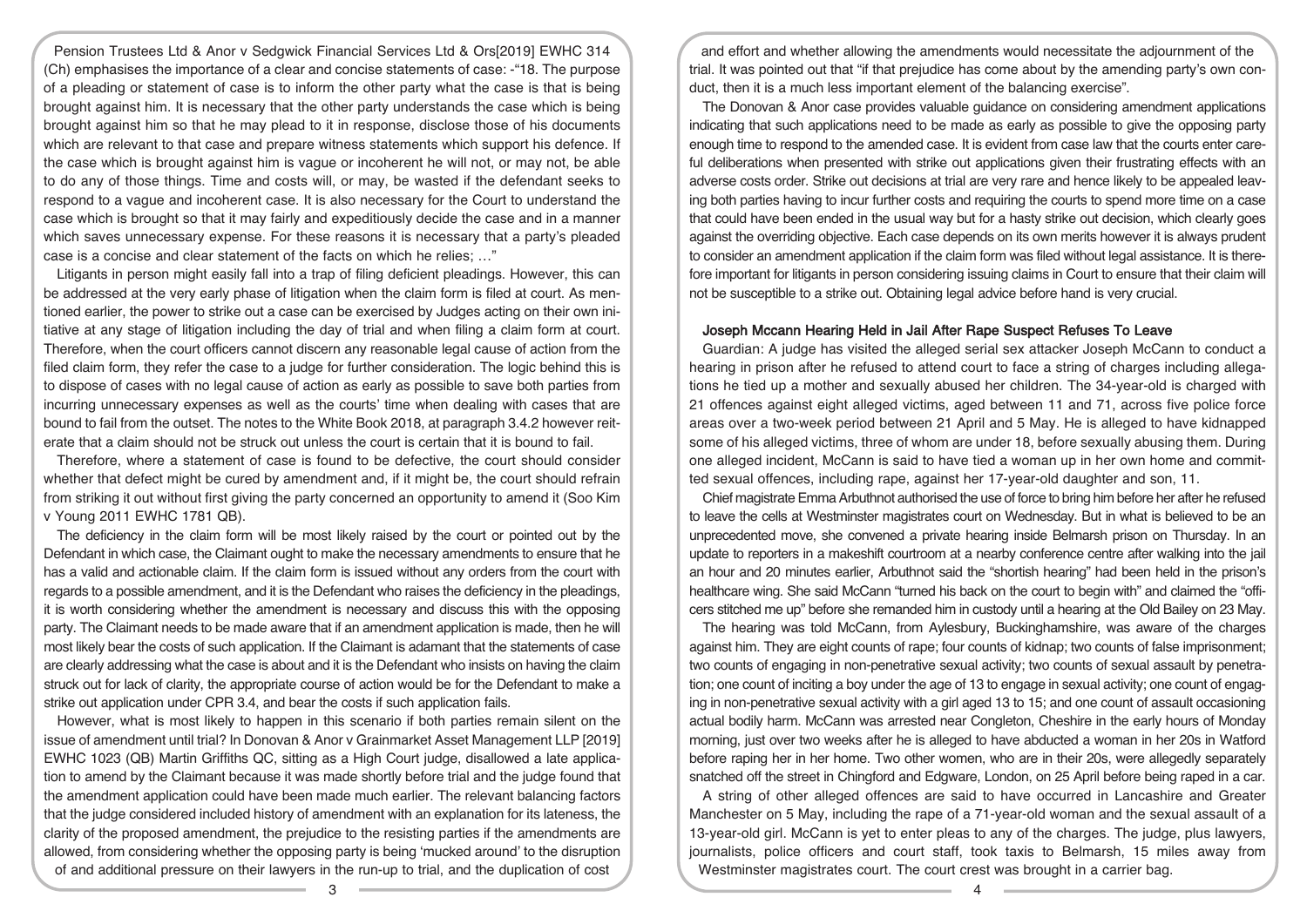## Paul Cleeland v CCRC

Since 1998, the CCRC has refused five applications to refer Cleeland's case to the appeal court. Paul has been fighting his conviction since 1976. On 25 June 1973, nearly forty-five years ago, the claimant, Paul Cleeland, was convicted of the murder of Terrence Clarke, following a retrial before Geoffrey Lane J and a jury in the Crown Court at St. Albans. Since then he has pursued appeals against conviction and challenges to the decision of the defendant ('the CCRC') not to refer his case to the Court of Appeal. In each case, his purpose has been to establish that there are, at the very least, doubts as to the safety of his conviction.

On Friday 10th May judgement on his latest attempt was handed down and reads thus. The present claim seeks to quash the CCRC Final Decision, dated 24 May 2017, refusing to refer the conviction to the Court of Appeal Criminal Division. The basis of the claim is that the CCRC acted perversely or at least irrationally primarily in the light of new evidence from Mr Dudley Gibbs, a forensic scientist.

On 18 October 2018, permission was granted to bring the claim on the grounds that it was arguable that, in reaching its decision, the CCRC had given insufficient weight to Mr Gibbs's evidence. In summary, this evidence (contained in a number of reports) raised questions as to the expertise and reliability of a prosecution witness, John McCafferty. Mr McCafferty had given evidence in relation to three areas of the case: the gun that was said to have been used in the shooting of the victim, the ammunition that was said to have been used and the deposit of lead on the Claimant's coat which, the prosecution contended, might have been deposited in the course of discharging the firearm.

On 19 March 2019, the Claimant applied to amend and add a further ground of challenge, based on a further report by Mr Gibbs (dated 23 January 2019). In this report he advanced for the first time a contention that the cartridges, which the prosecution said had been used in the killing contained a different size of shot (No.6) to the size of shot found in and around the victim's body (No.7).

On 2 April 2019, the Claimant issued an application to amend the claim so as to reflect the contents of a report from Mr Gibbs dated 23 January 2019, in which he concluded that the size of shot found in the body of Mr Clarke was No.7 shot whereas the Blue Rival cartridges were No.6 shot. The basis of the application was that 'this is not simply evidence of a lack of scientific connection,' but evidence that is inconsistent with the discharge from the Blue Rival cartridges found near the G & M shotgun being the cause of death.

The origin of Mr Gibbs's January 2019 report was a reference in Mr Spencer's August 2000 report in which he records Mr McCafferty's selection of recovered shot whose weight was consistent with No.7 shot: No. 7 shot being lighter. Mr Spencer addressed this in his report and in a letter of 31 August 2000, in which he explained that he was of the firm opinion that the weight of the shot was in fact No.6 for reasons he gave. Mr Gibbs takes issue with these reasons and asserts at §6.7 of his January 2019 report: 'the shot found in the body [of Mr Clarke] was No.7 whereas the cartridges found with the [G & M shotgun] were No.6'

Quite apart from the unexplained delay of over 5 years in raising the point, there is an initial objection to allowing an application to amend within 2 weeks of the hearing: the CCRC has had no time to respond to it. That in our view is a complete answer to the point. It cannot be open to a person to challenge a CCRC decision on grounds of irrationality or illegality in circumstances where the CCRC has not been referred to the evidence in question. Accordingly, we refuse leave to amend.

We would, however, add that, although, a miscarriage of justice may be revealed by a small (and perhaps overlooked) piece of evidence, and although this is not an area in which a party is precluded from raising a point which could have been raised before, nevertheless we regard Mr Gibbs's

approach to the present case as highly unsatisfactory. If there was substance in the point as a matter of scientific analysis, which we doubt, it could and should have been raised long ago.

Conclusion: In our view, the CCRC was fully entitled to rely on the decision of the Court of Appeal in 2002 and the decisions of the Divisional Court in 2009 and 2015 as setting out legitimate parameters for their consideration of the Claimant's application; and that they were also entitled to the view that in what was a circumstantial case, the evidence was such that even if Mr Gibbs's most recent evidence were accepted, there was no real possibility that the Court of Appeal would quash the conviction. The CCRC was also entitled to treat the arguments advanced since 2015 as substantially reiterations of points that had already been made to and considered by the Courts In our view, the CCRC's decision refusing to refer the case to the Court of Appeal cannot be characterised as unreasonable or as constituting an unlawful decision. It was, and had been, faced with a large amount of material from Mr Gibbs to which it had responded, and its overall conclusions were both sufficient and sufficiently expressed. For these reasons the application for judicial review must be dismissed.

Afterword: We would add one further point. As noted in R (Hunt) v. Criminal Cases Review Commission (above) and R (Charles) v. Criminal Cases Review Commission (above), it is important that the Courts do not allow the CCRC to be sucked into judicial review proceedings which necessarily detract from it fulfilling its important statutory role and impact on scarce resources. In the present case, permission was given at a renewed hearing, having only heard from the Claimant. In future, we would expect the CCRC to be given an opportunity to make representations at an oral renewal hearing before permission is given to bring judicial review proceedings against it.

#### Youth Service Cuts Add to 'Poverty Of Hope' and An Increase in Knife Crime

Justice Gap: There is increasing evidence of a link between cuts to youth services and the country's knife crime epidemic, according to a cross-party group of MPs. Research published by the all-party parliamentary group (APPG) on knife crime recorded that between March 2014 and September 2018, England and Wales had seen a 68% increase in recorded knife offences and, in the final year of that period, knife crime hit a new record of 42,790 offences. Many of the highest increases in knife crime had occurred in areas suffering the greatest cuts to youth spending. Almost nine out of ten councils that responded to the MPs enquiries had seen at least one youth centre in their area close. The report, which drew on responses from around 70% of the local authorities in England and Wales, highlighted a correlation between the change in the number of youth centres that remain open, supported and staffed, and the annual number of offences involving a knife. Overall cuts to the youth services budget also suggesteda similar trend. Wolverhampton and Westminster have been most affected by these cuts, with funding being reduced by 91% since 2014/15. In the last four years, the Metropolitan Police have seen a 47% rise in knife crime offences, whilst Cambridgeshire Police and Thames Valley have seen 95% and 99% increases respectively. Chair of the APPG, Sarah Jones, the Labour MP for Croydon Central, said: 'We cannot hope to turn around the knife crime epidemic if we don't invest in our young people… . Youth services cannot be a "nice to have". Our children's safety must be our number one priority.' Javed Khan, Barnardo's chief executive, said that the figures were 'alarming but sadly unsurprising'. He went on to say that taking away youth workers and safe spaces contributed to a 'poverty of hope' among young people. The government has said that these cuts are one example ofa 'range of factors' driving the increase in knife crime. A spokesperson stated that they are determined to tackle root causes in order to 'end this cycle of violence'.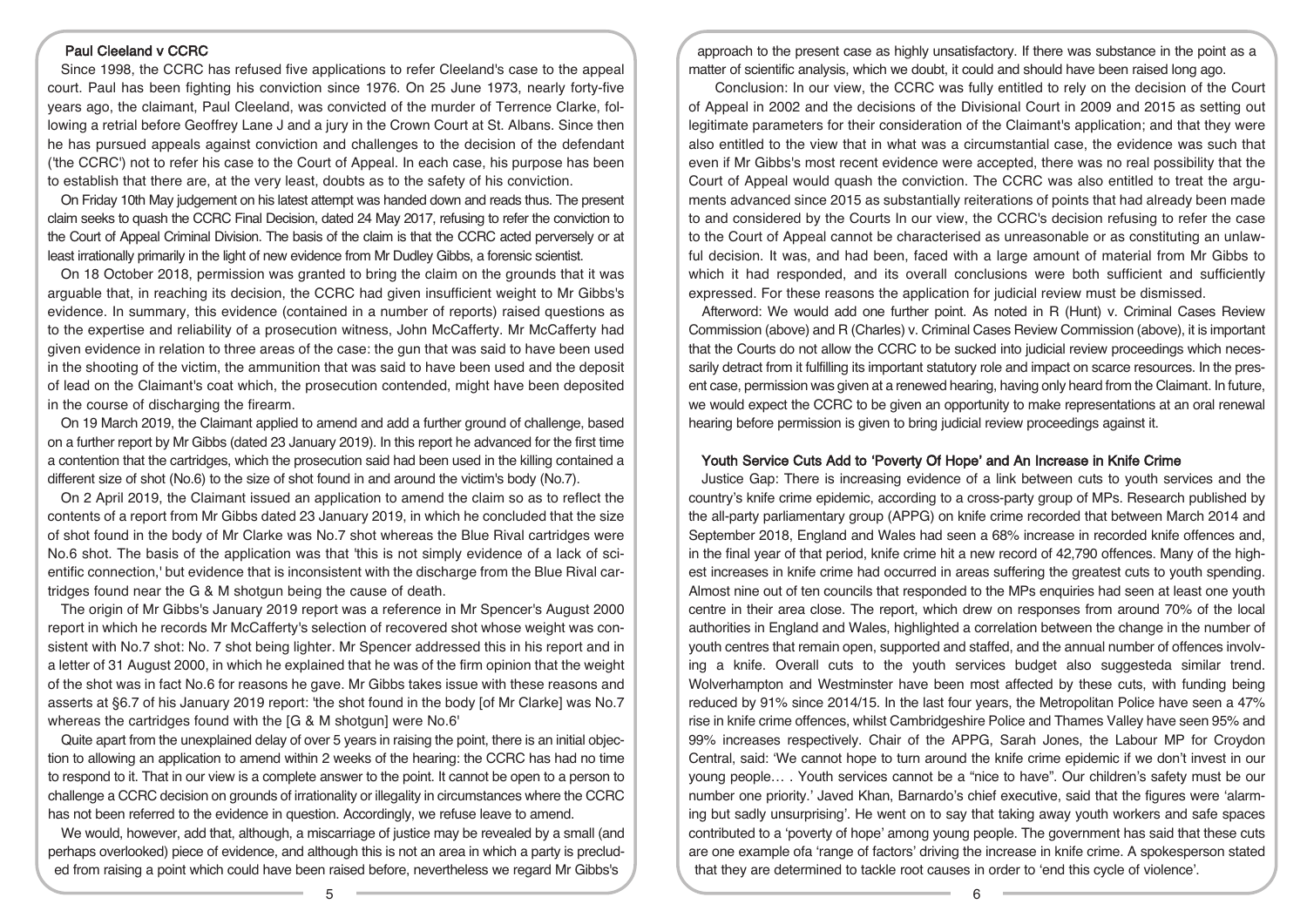# Dutch Judges Halt Extradition to 'Inhuman' HMP Liverpool

The extradition from the Netherlands of a suspected drugs smuggler has been suspended over Dutch judges' concern about the state of a UK jail. The Liverpool Echo reported Dutch judges had refused to send the man back to HMP Liverpool due to fears over "inhuman and degrading" conditions. The Ministry of Justice said: "Since providing reassurances the court has postponed its decision." An MoJ spokeswoman said the judge wanted more information." We strongly refute the idea that any of our prisons provide inhuman or degrading conditions. There have been significant improvements since the inspections of Liverpool, Birmingham and Bedford prisons and neither our domestic courts nor the European Court of Human Rights has ever ruled that they are in breach of Article 3."A report by HM Inspectorate of Prisons in January described HMP Liverpool as "squalid".

#### Australia: Gangland Criminals Betrayed by Defence Barrister to Have Convictions Quashed

Scottish Legal News: A number of Australia's most notorious criminals are likely to have their convictions quashed because their barrister was a police informant, The Times reports. Nicola Gobbo, 47, one of the country's top defence lawyers, is the subject of a public inquiry that could see murderers and others freed. Ms Gobbo, who is the niece of Sir James Gobbo, a former governor of Victoria and Supreme Court judge, gave police more than 1,000 intelligence reports on her clients and their associates. Her evidence she believes helped bring charges against more than 350 people and topple a massive drug trafficking operation in Melbourne run by the Mokbel family, whose paterfamilias, Tony Mokbel, was one of her clients. The inquiry heard their relationship was more than the "normal lawyer-client relationship". Mr Mokbel was extradited to Greece where he is serving a 30-year sentence for drug trafficking. Prosecutors have told at least 22 convicted criminals that they could have grounds to appeal. "Any conviction in any case where Gobbo played anything but a very minimal role in providing legal services is almost certainly going to be overturned," Jeremy Gans, a law professor at Melbourne University, said. A police task force is also looking into Ms Gobbo's relationships with some officers, the inquiry heard. Neil Paterson, Victoria's assistant police commissioner, told the commission: "There has been talk of inappropriate relationships, perhaps intimate relationships, with police members." Ms Gobbo is in hiding.

### HMP Garth - Still Too Much Violence, 60%of Inmates on Drugs

27 recommendations from the last inspection had not been achieved. Leaders and staff at HMP Garth, a training prison in Lancashire, were commended for their work to reduce drugs and violence since inspectors found it in 2017 to be one of the most unsafe they had seen. Peter Clarke, HM Chief Inspector of Prisons said: "It is pleasing to be able to report that in the space of two years [since January 2017] there had been significant improvements at the prison. "Although there was still too much violence, it had not risen in line with the overall trend across the prison estate, and credit is due to the staff at Garth for working hard to understand and contain it. There is absolutely no room for complacency, but there were some early encouraging signs of improvement. "As with many other prisons, the ready availability of illicit drugs drove much of the violence, and the scale of the challenge in this respect at Garth was daunting. Sixty per cent of prisoners told us it was easy to obtain drugs, 30% were testing positive for drugs and around a quarter had developed a drug habit since entering the prison." Drugs and violence reduction strategies must be kept under constant review to maintain the progress.

Garth held just over 800 prisoners, the vast majority serving sentences of more than 10 years and presenting a high risk of harm. Around two-thirds had been convicted of serious violence and a quarter were convicted of sexual offences. The poor safety assessment in

2017, in a jail in which drugs and violence then dominated the men's lives, led inspectors to make it subject to one of only a handful of announced inspections. By late 2018, safety had risen from a poor assessment to not sufficiently good. Respect rose to reasonably good and purposeful activity and rehabilitation and resettlement remained at that level.

Mr Clarke said: "My confidence that the prison can continue to make progress was strengthened by what I saw and heard during my meeting with the senior management team. It was very clear to me that they worked together in a highly collaborative way to address the serious challenges faced by the establishment. Members of the team, from whatever specialised function, were eager to contribute to what their colleagues were trying to achieve in their particular areas of responsibility. It was heartening to see this approach and to experience the obvious enthusiasm." Although the assessment of respect had improved, there was serious concern about the high cancellation rate for external hospital appointments. Inspectors were also concerned about some weaknesses in managing the potential risks to the public posed by those few prisoners who were released from Garth.

Overall, Mr Clarke said: "The leadership of HMP Garth were keen to point out to me that there were early signs of improvement, and it was to their credit that what had been achieved was sufficient to raise our assessments in two of our healthy prison tests. Given the overall context in which establishments such as Garth have been operating over the past few years, this is an achievement that should not be underestimated. For the future, dealing with the twin scourges of drugs and violence will be the key to making further progress, and I hope that when we next inspect HMP Garth we will be able to report that the momentum we saw on this occasion will have been maintained." Inspectors made 43 recommendations.

#### Parole Hearing Delayed

Sir Christopher Chope: To ask the Secretary of State for Justice, what steps are being taken to ensure that the probation reports required for the parole hearing of Liam Vare A9035AH scheduled for 10 May 2019 are available in time for that hearing.Edward Argar:The independent Parole Board had listed an oral hearing for the purposes of Mr Vare's case on 10 May. However, on learning that a new offender manager had been appointed for Mr Vare, the Parole Board decided on 27 April to defer the oral hearing to allow the offender manager time to meet Mr Vare and to produce a report on him. The hearing has now been listed for the first available date after 24 June. The Board has directed that all outstanding reports be provided by 3 June. The Public Protection Casework Section, which oversees the delivery of the Secretary of State's obligations in relation to the parole process, is liaising with the offender manager and others to ensure that the reports are indeed provided by 3 June. . . .

## UK Private Jails More Violent Than Public Ones

Jamie Grierson and Pamela Duncan, Guardian: Private prisons are more violent than public jails, according to data analysis that raises questions over the government's plans to pursue its prisons-for-profit model. In the year to September 2018, there were 156 more assaults per 1,000 prisoners in private adult prisons in England and Wales than in their publicly run counterparts. The total number of assaults in prisons for the year to September 2018 and the average number of prisoners within each establishment for the same period were provided to the shadow justice secretary, Richard Burgon, after two parliamentary questions.

In 96 publicly run adult jails, there was an average population of 64,905, with 21,420 assaults – or 330 per 1,000 prisoners. But in 14 privately managed adult prisons, there was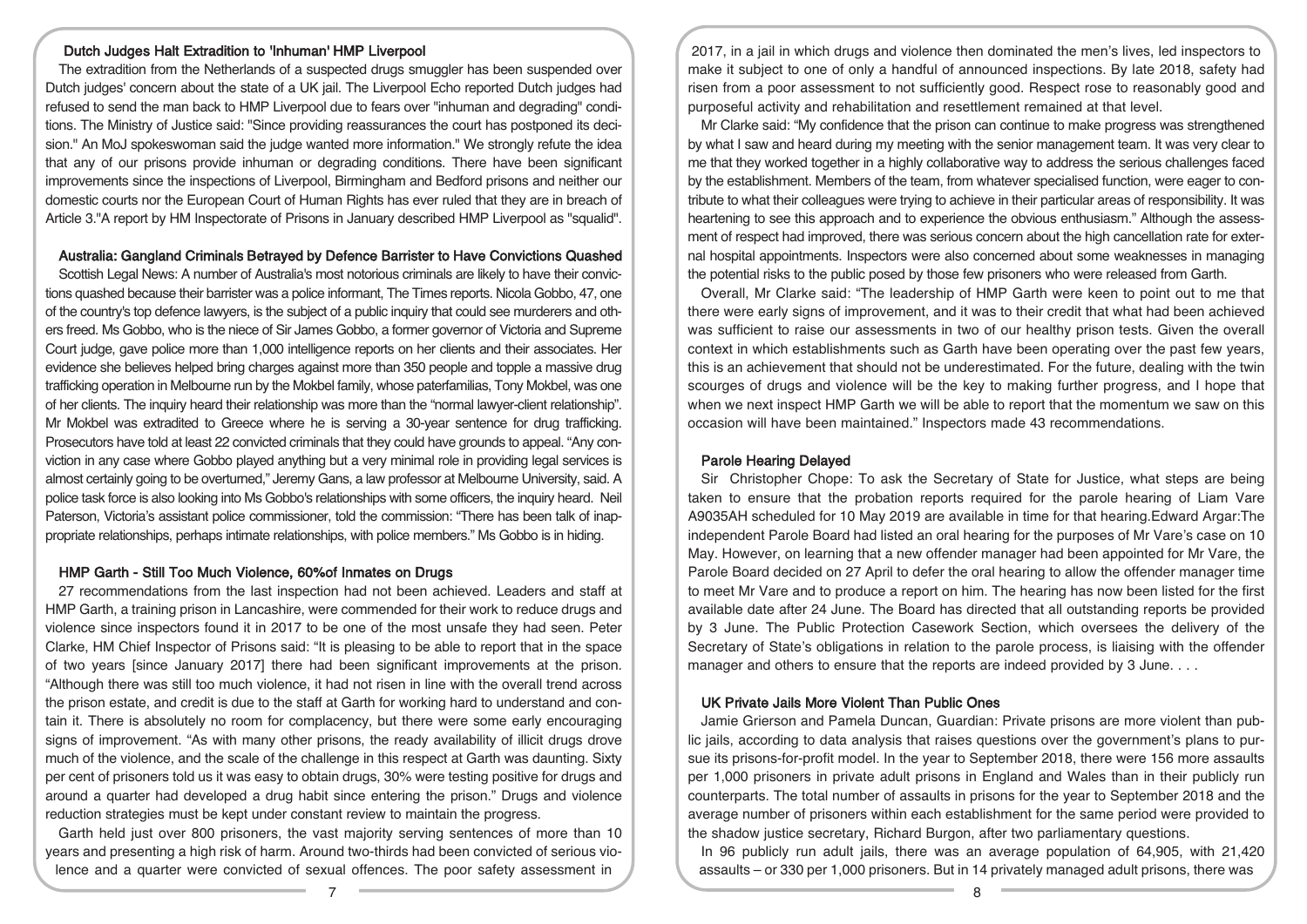an average of 15,930 prisoners and 7,737 assaults – or 486 per 1,000 prisoners. Despite this, the Ministry of Justice (MoJ) plans to build more prisons for private operation. Two announced sites – HMP Glen Parva in Leicestershire and HMP Wellingborough in Northamptonshire – are to be privately run. Work on Wellingborough, which will hold nearly 1,700 inmates, is scheduled to start next month. Further analysis shows that despite comprising just 14 of the 110 adult prisons, private jails are disproportionately represented among the most violent prisons.

Labour is calling for an independent inquiry into the privatisation of prisons. Burgon said: "These figures will further fuel fears that privatisation is leading to corners being cut as private companies treat our prisons system as a money-making exercise. "The fiasco with G4S at Birmingham prison should have been the final nail in the coffin for private prisons. Yet the Tories are set to carry on regardless, with even more private prisons in the pipeline. The government should now halt those plans and establish an independent inquiry into the dangerous threat posed by privatisation in our prisons system. Labour has made it clear that in office, we will scrap privately run prisons. The Tories should follow Labour's lead and drop its ideological obsession with privatisation."

Private sector involvement in the running of jails is controversial. Last month, the government permanently stripped G4s of its contract to run HMP Birmingham, after an inspectorate found the jail to be violent and drug-ridden. However, given Birmingham was still privately run in the period covered by the data, it is included as a private jail for the purposes of the following analysis.

Three of the 10 most violent adult jails in the period – or  $30\%$  – were privately run. They were Birmingham, Doncaster and Peterborough. Looking deeper at the data, further evidence that private prisons are more violent emerges. Local jails house prisoners that are taken directly from nearby courts, either after sentencing or when on remand. They are also the most violent, with the greatest number of assaults. The number of assaults in these prisons in the year to September 2018 was 15,644 – 48% of the total. Within the 14 private prisons, five are maleonly local jails. The private male local prisons had 701 assaults per 1,000 prisoners in the period, compared with 493 per 1,000 prisoners in the 28 publicly run male local prisons.

Currently, G4S, Serco and Sodexo run private prisons in England and Wales, all of which are in the running for the new jails at Wellingborough and Glen Parva, according to a written answer by the justice minister, Lucy Frazer. A number of the private jails have received praise from the prisons inspectorate, including G4S's HMP Oakwood, which was described as an "impressive institution" with "courageous leadership". John Whitwam, the managing director of G4S custodial and detention services, said: "G4S has invested heavily in innovative initiatives to reduce violence in our prisons, such as peer-led mentoring, family interventions and personalised management plans for men with complex needs, which are widely praised by independent inspectors. "HMP Oakwood and HMP Altcourse remain two of the top-performing prisons in the UK, and we are committed to working with the Ministry of Justice and other relevant bodies to continue this good work."

Wyn Jones, Serco's custodial operations director, said: "Serco runs prisons for the Ministry of Justice that hold prisoners convicted of serious offences, and to compare these with the public sector, which includes many lower security and open prisons, is neither fair, balanced, nor valid as it does not compare like for like. We have invested in many technological and cultural innovations over the last 20 years and our officers work extremely hard to address violent behaviour in prisons, which is a problem across the country." A spokesperson for Sodexo said: "Violence is a well-documented issue across all prisons and Sodexo prisons are not immune to this. Great care must be taken when interpreting comparative data – Sodexo run some of the largest, busiest and most complex pris-

ons in the country, with challenging populations. "We successfully deliver a full regime at all our prisons, which provides extensive opportunities for interaction between prisoners and staff, which is in accordance with our contractual obligations. We constantly review our activities to respond to the frequently changing factors which drive violence."

An MoJ spokesperson said: "Tackling violence is a challenge not just in privately run prisons, but across the entire prison estate, and we are working together to find solutions. "The Ministry of Justice is spending an extra £70m to improve safety and security, and has recruited over 4,700 more prison officers since late 2016, when the government announced an annual increase of £100m in the prisons budget."

#### Guardian View on Private Jails: Flaws in the System

It should not be possible to make profits out of prisons. The power to lock people up, depriving them of their liberty and separating them from their families, is a responsibility that should be the preserve of the state. Yet a pro-market ideology has seen private companies become responsible for about one in seven of the UK's 92,000 prisoners – a proportion second only to Australia. Allowing companies to make money out of punishing people, which is what prisons are for, along with rehabilitation and public protection – was a bad idea when it started under John Major's government in the 1990s, and remains one today.

This is a point of principle, one based upon the idea, evidenced by international studies, that private investment would distort public policy against more lenient sentencing and discourage moves to prevent reoffending. An analysis of official UK prison data by the Guardian suggests there are also practical reasons to object to existing private prisons, and oppose the government's plans to build at least two more. Our report revealed that the level of violence in private jails is far higher than in public ones. This seriously undermines a key defence of private jails. Comparisons across the whole estate must be handled with caution. Some private prisons, including HMP Oakwood in Staffordshire, have been praised by inspectors. But the finding that assaults in private, male-only local jails are far more prevalent than in their public equivalents must not be brushed off by ministers. While the 28 public local men's jails – housing prisoners directly after sentencing or on remand – recorded 493 assaults per 1,000 prisoners in the year to September 2018, the five private jails of the same type recorded 701 – which is 42% higher.

To believe that nationalising prisons would solve all the extremely serious problems that now confront the sector would be a misjudgment, however. The spectacular failure of HMP Birmingham and its re-absorption into the state from contractor G4S put private prisons in the dock. Yet failures are mirrored at state prisons including Liverpool and Nottingham. In some instances, private-sector management practices and incentives may have contributed to making a bad situation worse. The appalling state of prisons is well documented: rising levels of violence, self-harm, squalor and drug-taking, and increasing numbers of prisoners spending too many hours locked in their cells. The main reason for the appalling state of many prisons is the toxic combination of overcrowding and cuts.

Between 2010 and 2015 prisons lost a quarter of their budget, and nearly 30% of their staff. The result is that many British prisons are literally falling to pieces, with long backlogs of repairs. While the overall decline in staffing levels has been reversed since a low point in 2016, thanks to £104m in increased funding, one in three officers were reported last year to have been in the job for less than three years. How private and public prisons compare with regard to staffing is obscure because staffing levels in private prisons are secret, a lack of transparency that is another reason to object to outsourcing.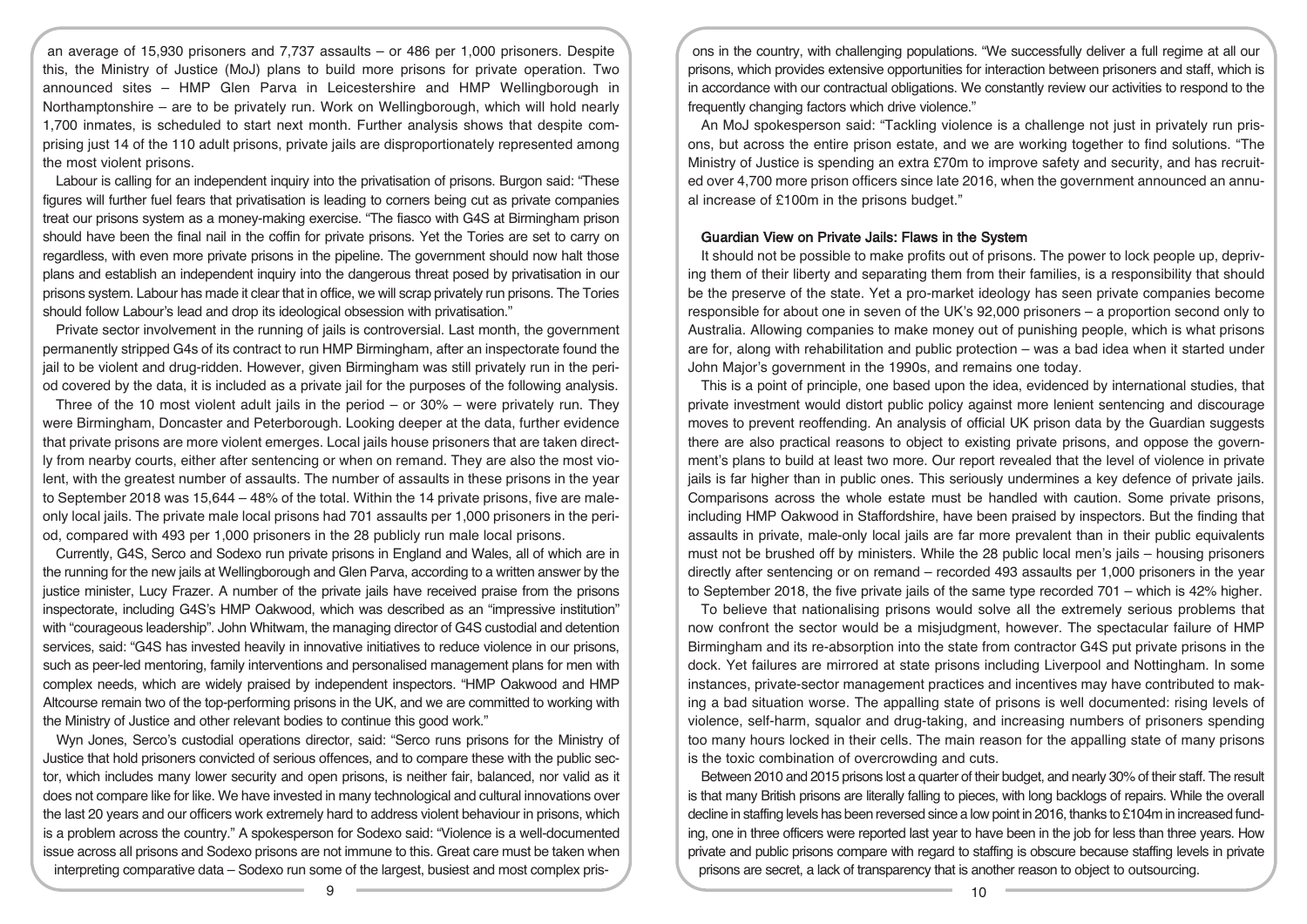Meanwhile the number of prisoners is expected to rise further. Violence is at record levels, with 33,803 assaults in the year to September 2018. Former prisons minister Rory Stewart promised to resign this summer if he had not made a "measurable difference" in 10 key prisons. Instead he was promoted. The justice secretary, David Gauke, is in the process of unravelling the disastrous partprivatisation of the probation service by his incompetent predecessor Chris Grayling. This should improve the overall situation, since effective supervision and community punishments are an essential component of a working criminal justice system. But sentencing policy and practice too will need to change before there can be any end in sight to the unfolding disaster in Britain's jails.

# Neglect Contributed to Death Of Norman Dunwell - Observation Records Falsified

INQUEST: The jury into the death of Norman Dunwell has concluded that his death in a North London mental health unit was contributed to by neglect. They highlighted failures in general care and management after staff failed to carry out five separate hourly observations. Norman, aged 49, died sometime between 11pm on 30 November 2017 and 5am on 1 December 2017.

Norman is described by his family as being a kind hearted and loving man. He was detained under the Mental Health Act (s37/41) and resided on Fennel Ward, a medium secure unit, run by Barnet, Enfield and Haringey NHS mental health trust. He had been in the care of these services for over 10 years. At the time of his death, his discharge into supported accommodation in the community was being planned. Norman had a history of using the synthetic drug, known as 'Spice'. In August 2016, he collapsed on Fennel Ward, as result of smoking Spice in the early hours of the morning. On this occasion, hourly observations were undertaken. He was provided with emergency medical care and taken to Barnet General Hospital, where he recovered.

On 28 November 2017, Norman returned from unescorted community leave. He appeared to his named nurse to be under the influence of drugs and his leave was rescinded. Despite this, he was not subject to a body search, nor was his bedroom searched, to establish if he had brought any illicit substances back into the ward. Evidence was heard that Norman was last observed in bed at 10.56pm on 30 November. Despite Norman being on hourly observations in accordance with Trust policy, the staff failed to carry these out during the night. When he was next checked on at 5:11am hours he was collapsed on the floor of his bedroom, deceased. The paramedics from the London Ambulance Service were of the view that Norman had probably been dead for a few hours. The initial response from staff on duty was that he was seen alive, sitting up in a chair at 3am, yet CCTV footage showed no one had checked on him during this period. The inquest heard there were three staff on duty, two of whom admitted to having fallen asleep at different times. The records between midnight to 4am were falsified in relation to all 14 patients. The Trust admitted the failure to carry out observations and admitted that staff breaks were not managed by the nurse in charge.

Yvonne Dunwell, sister of Norman said: "Norman was a kind hearted and loving man, with a happy go lucky personality, charming, jovial, considerate to others, and believed in the rights of his fellow friends, with strong leadership, qualities. I am relieved that the jury has recognised the Trust's complete failure to carry out observations on Norman for five hours resulting in him being left to die in a wholly undignified way. Even though we know from the toxicology report that Norman took Spice, the hospital still has a duty to protect its patients and do all they can to protect life."

Natasha Thompson, caseworker at INQUEST, said: "This inquest has uncovered serious failings, lies and neglect by staff who had a duty of care to Norman. It is essential that key witnesses exercise candour to ensure a full and fair hearing, and to uncover any failings within the case. Without this, inquests are unable to perform their vital role. Without the CCTV evidence, such

failings of neglect may never have come to light. This case reinforces the need for increased preinquest scrutiny for deaths in mental health settings through independent investigations."

Fleur Hallett of MW Solicitors said: "It is shocking that in a medium secure unit, which caters for the most vulnerable individuals, health care assistants were asleep when they ought to have been carrying out crucial hourly observations, and the nurse in charge did not notice. Even when hospital staff (one of whom had been dismissed for gross misconduct) gave evidence at the inquest they continued to minimise their failings, despite the CCTV evidence."

## HMP Lewes - Systematic Prison Service Failures

Treatment and conditions for men in HMP Lewes in Sussex declined over two years while the jail was subject to HM Prison and Probation Service (HMPPS) 'special measures.' The failure of special measures suggested a systemic failure within the prison service, according to Peter Clarke, HM Chief Inspector of Prisons. The prison was last inspected in January 2016, when inspectors found it to be reasonably good in respect and resettlement, and not sufficiently good in safety and purposeful activity.

Unfortunately, Mr Clarke said, "the findings of this inspection (in January 2019) were deeply troubling and indicative of systemic failure within the prison service. We found that in three areas – respect, purposeful activity and rehabilitation and release planning – there had been a decline in performance. "In the fourth area, the key one of safety, although performance was not so poor as to drag the assessment to the lowest possible level, it was undoubtedly heading in that direction. What makes the decline at Lewes even more difficult to understand is the fact that two years ago HMPPS put the prison into what it described as 'special measures'. I have examined the 'Improving Lewes (Special Measures) Action Plan' agreed with senior HMPPS management in August 2018. However, of the 45 action points in the plan, 39 had not been completed and the majority were described as requiring 'major development'." There were, Mr Clarke added, over 50 references to reviewing activity in the plan, "but a noticeable dearth of hard targets. The results of this inspection clearly showed that, far from delivering better outcomes, two years of 'special measures' had coincided with a serious decline in performance." Mr Clarke warned that unless HMP Lewes had strong leadership and a realistic action plan focused on delivering clear, measurable outcomes, it was highly likely that the use of the HMI Prisons Urgent Notification procedure would have to be considered at some point. Inspectors at Lewes found: Inspectors made 53 recommendations. 27 recommendations from the last inspection had not been achieved and 16 only partly achieved.

Safety – Since the last inspection there had been five self-inflicted deaths, and incidents of self-harm had tripled but there had been an inadequate response to recommendations by the Prisons and Probation Ombudsman (PPO). While levels of violence were broadly similar to 2016, assaults against staff had risen and a quarter of prisoners felt unsafe at the time of the inspection. One fifth of assaults were serious. Illicit drugs undoubtedly sat behind much of the violence. Despite this, devices to detect contraband and drugs had not been working since April 2018. Mr Clarke said: "I was told this was because of 'procurement' difficulties. If 'special measures' was intended to help the prison overcome this type of bureaucratic obstacle, it had failed."

Respect – Seventy-eight per cent of prisoners said staff treated them with respect and the atmosphere was reasonably calm. "This was an unusually high figure for this type of prison, and added weight to the notion that the problems at Lewes were not insoluble, but did require significant management intervention." There were "very real weaknesses" in health care in the prison.

Purposeful activity – Ofsted inspectors found "no clear strategy" for the delivery of learn-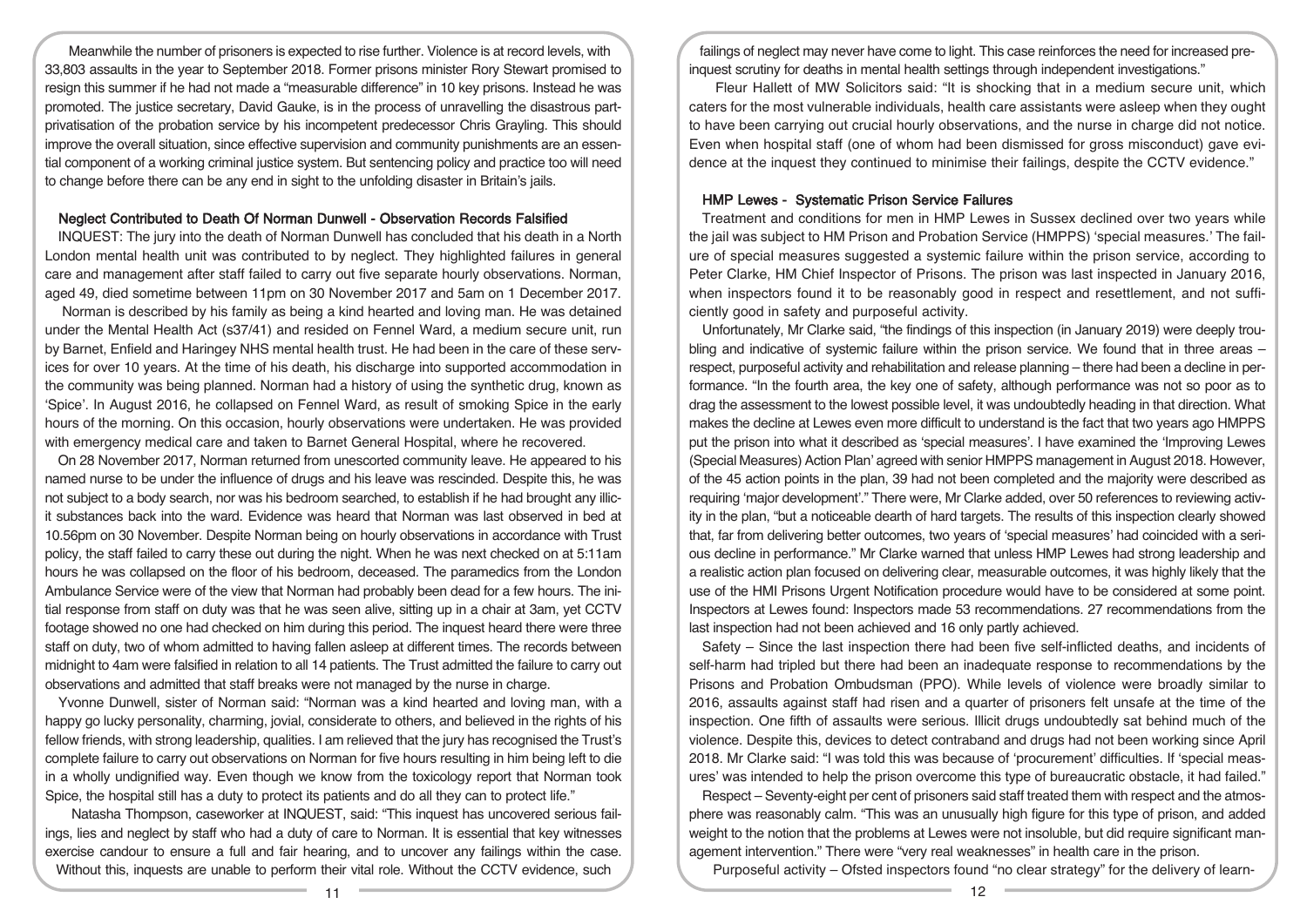ing and skills, and allocation to activities appeared to be a matter of luck. While time out of cell was good for those attending activities, it was not so good for those not attending, and inspectors found 40% of prisoners locked in their cells during the working day. Rehabilitation and release planning – A lack of leadership meant that there was weak strategic management, and the reducing reoffending strategy was out of date.

Overall, Mr Clarke said: "This was a very disappointing inspection… The detail contained in this report brings into question the utility of 'special measures', if a prison can decline so badly when supposedly benefitting from them for a full two years. It also validates the Inspectorate's new Independent Reviews of Progress, which are specifically designed to give ministers a report of progress against previous inspection reports at struggling prisons such as Lewes. A new governor had taken up post shortly before this inspection, and she will need support from her own management team and from more senior levels in HMPPS if the decline at HMP Lewes is to be arrested and reversed."

Phil Copple, HM Prison and Probation Service (HMPPS) Director General of Prisons, said: "After the previous inspection in January 2016, the staffing position at Lewes deteriorated and there were a number of disturbances. The prison clearly needed central support to tackle the challenges they faced. In January 2017, it was placed into special measures – a process that has successfully supported improvement at other prisons. Staff from other establishments supported the prison, and although there has been progress in some areas, it has not been as swift or as comprehensive as we would have hoped. Better recruitment meant we were fully staffed in 2018 which has helped to halt the decline. As noted by the inspectorate, assaults have fallen and self-harm has started to reduce too. Safety is the Governor's clear priority. We are providing extra support from our central safety team to drive further improvements, and the prison has introduced x-ray scanners and netting to combat drugs. The establishment is well-placed to make further progress and will focus on the Inspectorate's recommendations to do so."

#### Releasing Suspects Under Investigation is Having 'terrible Consequences'

Government reforms to prevent people languishing for long spells under pre-charge bail may have resulted in thousands of suspects languishing in legal limbo instead, it has emerged. The London Criminal Courts Solicitors' Association is trying to gather hard data on how many suspects are being released under investigation since a 28-day time limit for police bail came into force in April 2017. The time limit, introduced through the Policing and Crime Act 2017, was welcomed. But the association said tight police resources meant it was unrealistic to complete many investigations within 28 days or seek a bail extension. The only workaround was to release suspects under investigation. As a result, suspects face uncertainty without time limits or constraints on the police. 'Very often if a decision to charge is made many months past the police interview the suspect has moved home and has lost contact with their solicitor. Postal requisitions do not reach their intended recipient and cause additional delays to the court system and extra work for the police,' the association said. There can be terrible consequences for whole families. For example, an individual under investigation for possession with intent to supply was released under investigation for an entire year. Because of this outstanding criminal matter, his family's application for leave to remain was rejected. Others have had their electronic devices retained by police for over a year while under investigation with no access to important work documents.'

The association wants to know how many suspects are being released under investigation. It has been unable to obtain the information through official channels such as the government so is now surveying criminal defence practitioners. Over 100 responses have been

received so far. Jon Black, LCCSA president, said some of the cases involve allegations of rape and fraud. There are also several examples where the investigation has taken around 18 months. Announcing the 28-day time limit for police bail in April 2017, then home secretary Amber Rudd said pre-charge bail was useful and necessary but in many cases was being imposed on people for many months, or even years, without judicial oversight. In March this year, the Centre for Women's Justice made a 'super-complaint' drawing together what it said were failures by the police to utilise four separate legal protections that exist for the benefit of vulnerable people experiencing domestic abuse, sexual violence, harassment and stalking. These included failure to impose bail conditions where suspects are released under investigation without bail.

#### It's Not Prisoners But Prisons That Need Rehabilitating

London's Newgate prison erected its gallows in 1783. It was estimated that the state killed around a thousand people there. Then, in the early 1900s, the decision was taken to make Brixton prison the new site for executions. A brick shed was built and a pit dug. The next thing to do was to erect the gallows. However, the locals of Brixton didn't like this. They had already complained about the sight of prison vans going up and down Brixton Hill. Then it was announced that people would be hung by the neck at Brixton jail and The Shoreditch Observer reported that "the change may not be so favourably regarded by a suburb so famous for its middle-class respectability as Brixton."

In the end, the gallows at Brixton were never used; in fact they may never even have been built. Instead executions took place at Wandsworth, Pentonville and Holloway. In 2019 the affluent are returning to Brixton. They buy one bedroom flats for a quarter-of-a-million pounds that are a kilometre from the building that incarcerates over 800 men. The middle-class - the people politicians seem most eager to keep happy - sleep within minutes of those not allowed to vote. What relationship will the respectable locals of today's Brixton have to the prison on their doorstep?

I read The House on the Hill, Christopher Impey's engaging and compassionate history of Brixton prison, whilst nursing an Oolong tea in one of Brixton Hill's cafes. The man next to me stopped tapping on his MacBook keyboard when he saw what I was reading. He curled his lip and said 'To me prisons are like sewers. I get that we need them, but I don't wanna think about them for too long.'

Hearing that comment I found it easy to imagine the challenge Impey must have faced when composing his book. How do you write a book about prison that isn't a total turn off? Many writers would solve this problem by glamourising the material, making the violence sexy or fetishising the lip-curling sewer-like aspects of the story. Impey, however, worked at HMP Brixton for National Prison Radio for nearly ten years and the intimate affection he feels for the setting, prisoners and staff comes through on the page.

There's a dreary predictability to most prison stories. Poverty, addiction, child abuse and mental illness are what so often give shape to the lives of people in prison. So a two hundred page book about prison runs the risk of wearing the reader down with punishing stories before they reach the end. However, Impey's stories range from sincere to comic. The book discusses suicide; it also tells of a war time prison inspector reporting of the "very bad smell" after inmates are confined to their cells for the weekend and given a diet of beans. The House on the Hill is rescued from cliche by Impey's eye for the particular - there is one prisoner who kept a photograph of himself in his cell and another who does time for faking his own death.

Brixton prison has had an all-star cast of inmates. The Kray twins were held there at one point. In WWII Oswald Mosley and other Nazi sympathisers were detained. HMP Brixton